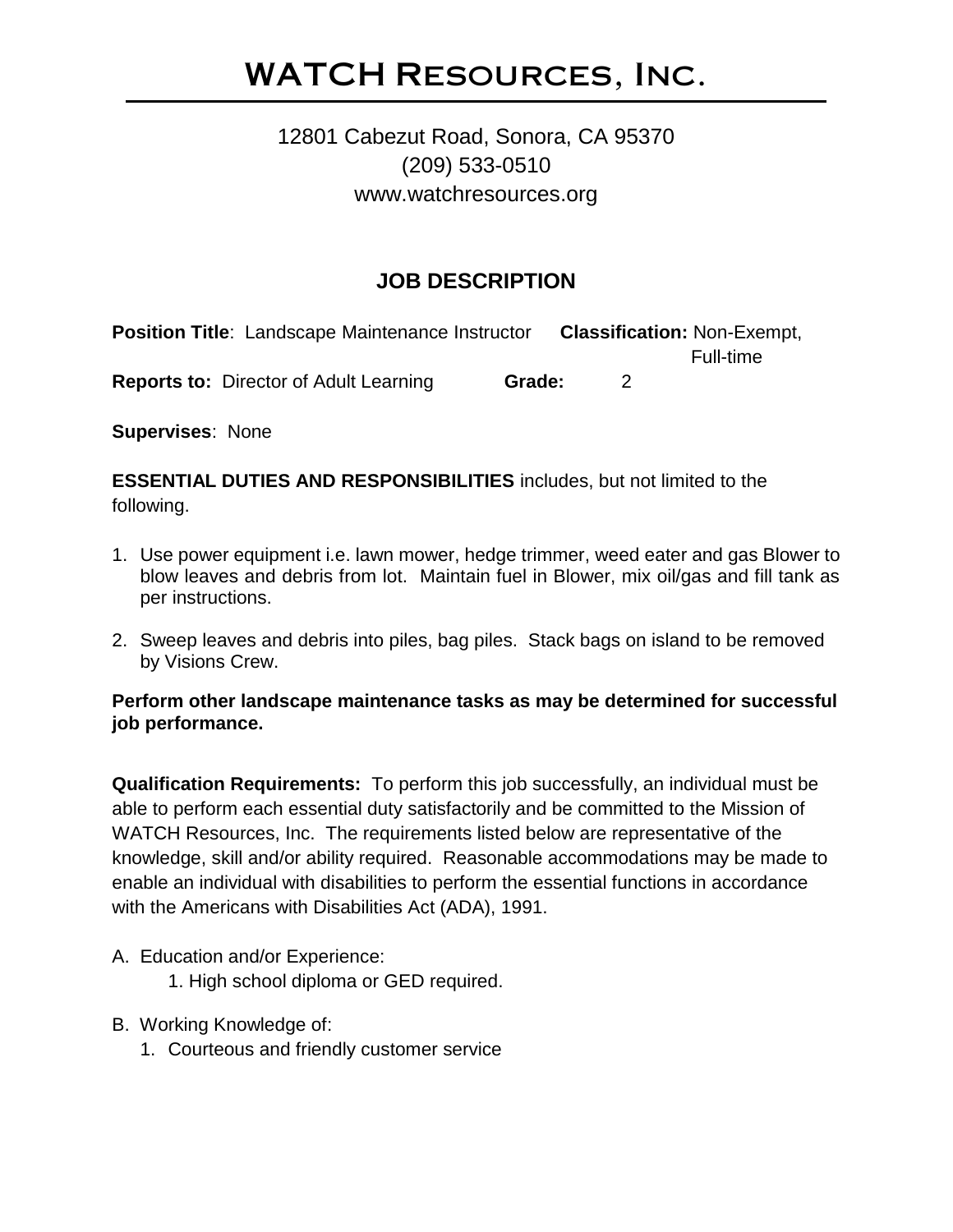- 2. Disabilities and related characteristics of individuals, served by the agency, to deal positively and creatively with intellectually disabled adults, preferred.effective interpersonal communication skills.
- C. Language Skills:
	- 1. Ability to communicate verbally.
- D. Reasoning Abilities:
	- 1. Ability to communicate effectively, establish and maintain professional, cooperative relationships with co-workers, and related community agencies that promote local business opportunities and growth.
	- 2. Interpret and follow a variety of instructions provided verbally, written in diagram or schedule form.
	- 3. Ability to solve practical problems and use available resources.
	- 4. Ability to make effective and timely decisions.
	- 5. Ability to work with instructional staff and adults with intellectual disabilities.
- E. Certificates, Licenses, Registrations:
	- 1. Possession of a valid California Motor Vehicle Operators License and a clear driving record, determined by a Department of Motor Vehicles record. Ability to obtain a Commercial C license.
	- 2. Health screening including a drug and alcohol screening and TB test performed by a physician verifying ability to complete job duties and confirming the absence of contagious disease.
	- 3. Department of Justice and Federal Bureau of Investigation criminal record clearance.
	- 4. Possession of or the ability to acquire a Red Cross First Aid and CPR Certificate.

**Physical Demands and Working Conditions:** The physical demands described here